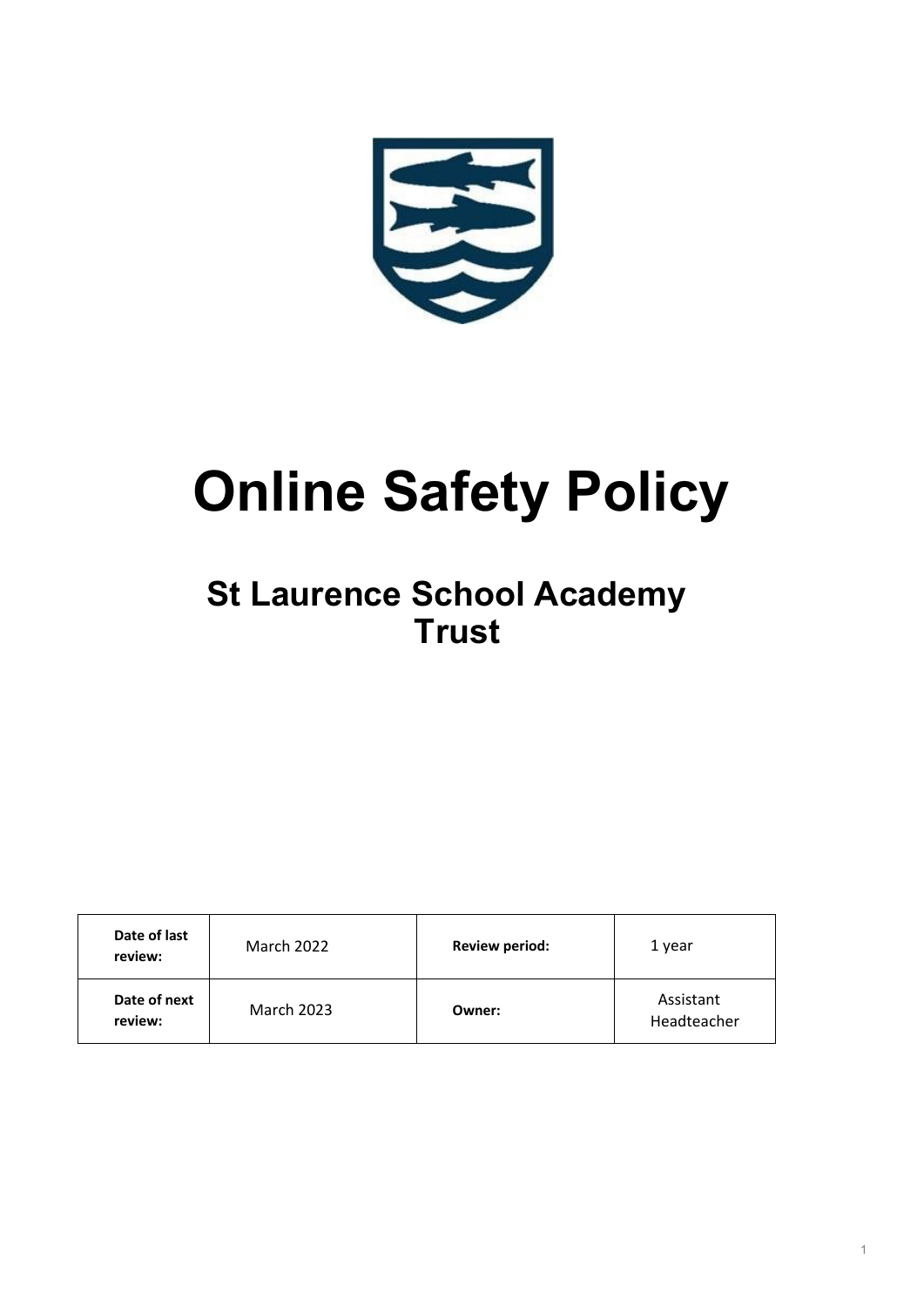## **Introduction**

St Laurence School is committed to the safeguarding of all in its community, in line with our mission statement that 'People are our Treasure'.

This policy is based on the Department for Education's (DfE) statutory safeguarding guidance, Keeping Children Safe in Education, and its advice for schools on:

It also refers to the DfE's guidance on protecting children from radicalisation.

It reflects existing legislation, including but not limited to the Education Act 1996 (as amended), the Education and Inspections Act 2006 and the Equality Act 2010. In addition, it reflects the Education Act 2011, which has given teachers stronger powers to tackle cyber-bullying by, if necessary, searching for and deleting inappropriate images or files on students' electronic devices where they believe there is a 'good reason' to do so.

## **Aims**

St Laurence School aims to:

- have robust processes in place to ensure the online safety of students, staff, volunteers and governors;
- deliver an effective approach to online safety, which empowers us to protect and educate the whole school community in its use of technology, including mobile and smart technology\*;
- establish clear procedures to identify, intervene and escalate an incident, where appropriate.

Our approach to online safety is based on addressing the following categories of risk:

- **Content** being exposed to all forms of online sexual abuse, illegal, inappropriate or harmful content, such as pornography, fake news, racism, misogyny, self-harm, suicide, anti-Semitism, radicalisation and extremism,
- **Contact** being subjected to harmful online interaction or sexual abuse with other users, such as peer-to-peer pressure, commercial advertising and adults posing as children or young adults with the intention to groom or exploit them for sexual, criminal, financial or other purposes
- **Conduct** personal online behaviour that increases the likelihood of, or causes, harm, such as making, sending and receiving explicit images (e.g. consensual and non-consensual sharing of nudes and semi-nudes (cyberflashing) and/or pornography), sharing other explicit images and online bullying; and
- **Commerce** risks such as online gambling, inappropriate advertising, phishing and/or financial scam

\* For the purposes of this policy, Smart Technology refers to all devices controlled via a remote and connected via the internet or Bluetooth.

## **Roles and Responsibilities**

### **The Governors**

The Governing Body has overall responsibility for monitoring this policy and holding the Headteacher to account for its implementation.

The Community and Ethos Committee (C&E) will co-ordinate regular meetings with appropriate staff to discuss online safety, and monitor online safety logs via MyConcern as provided by the Designated Safeguarding Lead (DSL).

All governors will:

- ensure that they have read and understand this policy;
- agree and adhere to the terms on acceptable use of the school's ICT systems and the internet;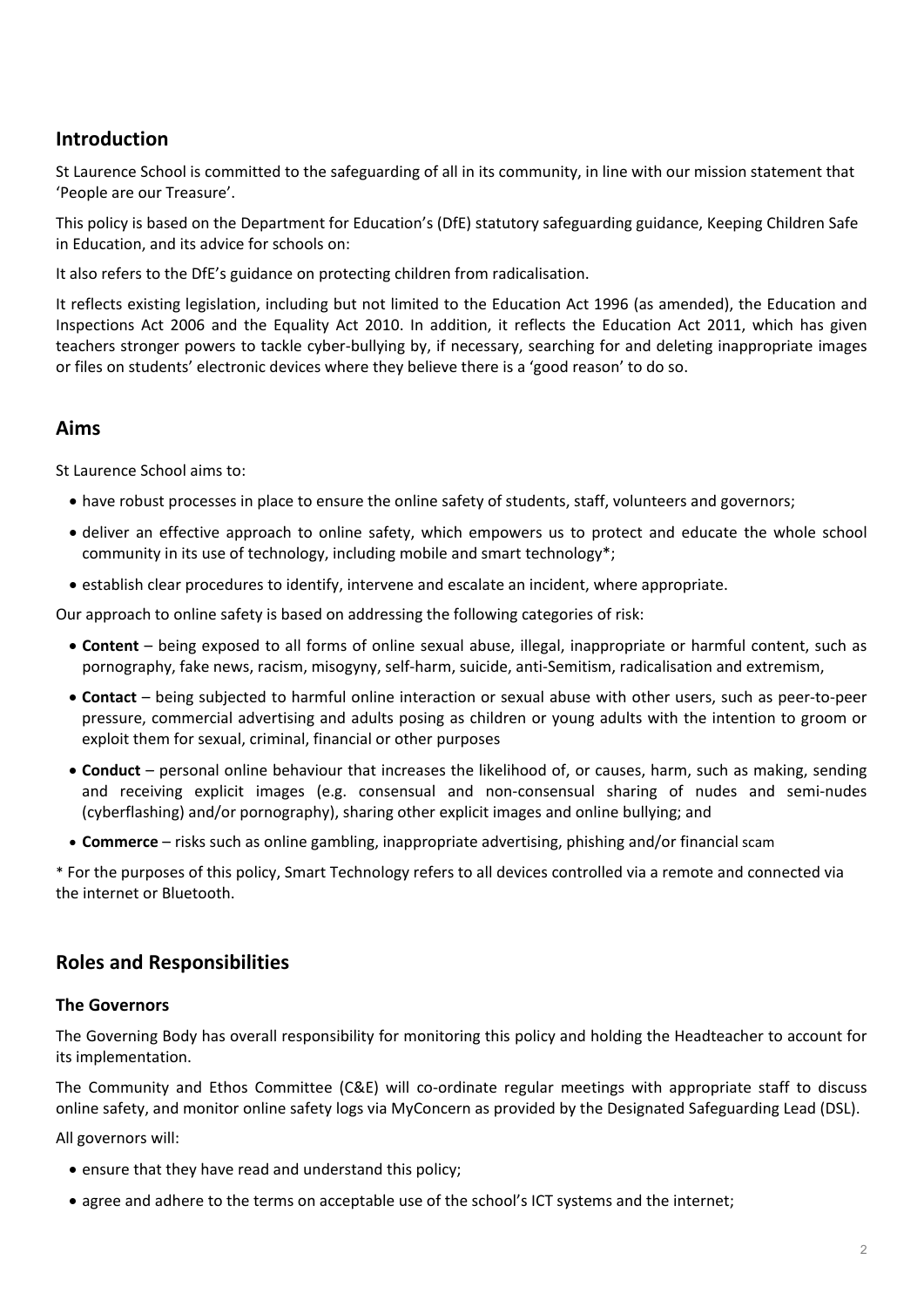• ensure that, where necessary, teaching about safeguarding, including online safety, is adapted for vulnerable children, victims of abuse and some students with SEND because of the importance of recognising that a 'one size fits all' approach may not be appropriate for all children in all situations, and a more personalised or contextualised approach may often be more suitable.

#### **The Headteacher**

The Headteacher is responsible for ensuring that staff understand this policy, and that it is being implemented consistently throughout the school.

### **The Designated Safeguarding Lead and Deputy Designated Safeguarding Lead for online safety**

Details of the school's DSL and DDSL for Online Safety are set out in the child protection and safeguarding policy as well as relevant job descriptions.

The DDSL For Online Safety takes lead responsibility for online safety in school, in particular:

- Supporting the Headteacher in ensuring that staff understand this policy and that it is being implemented consistently throughout the school
- Working with the Headteacher, ICT manager and other staff, as necessary, to address any online safety issues or incidents
- Managing all online safety issues and incidents in line with the school child protection policy
- Ensuring that any online safety incidents are logged on MyConcern and dealt with appropriately in line with this policy
- Ensuring that any incidents of cyber-bullying are logged and dealt with appropriately in line with the school behaviour policy
- Updating and delivering staff training on online safety
- Liaising with other agencies and/or external services if necessary
- Providing regular reports on online safety in school to the Headteacher and/or governing board

#### **The ICT Manager**

The ICT Manager is responsible for:

- Putting in place an appropriate level of security protection procedures, such as filtering and monitoring systems, which are reviewed and updated on a regular basis to assess effectiveness and ensure students are kept safe from potentially harmful and inappropriate content and contact online while at school, including terrorist and extremist material.
- Blocking access to potentially dangerous sites and, where possible, preventing the downloading and/or running of potentially dangerous files.
- Ensuring the school is protected from external threats via the firewall.
- Ensuring that the school's ICT systems are secure and protected against viruses, malware, email phishing and that such safety mechanisms are updated regularly.
- Regularly conducting security checks and monitoring the school's ICT systems, organising an annual full security audit by an external IT company.
- Ensuring that any online safety incidents are reported to the DDSL for Online Safety.
- Ensuring that any incidents of cyber-bullying are reported to the DDSL for Online Safety.
- Ensuring that any incidents where network accounts or IT security has been compromised are reported to the Director of Finance and Operations for appropriate action.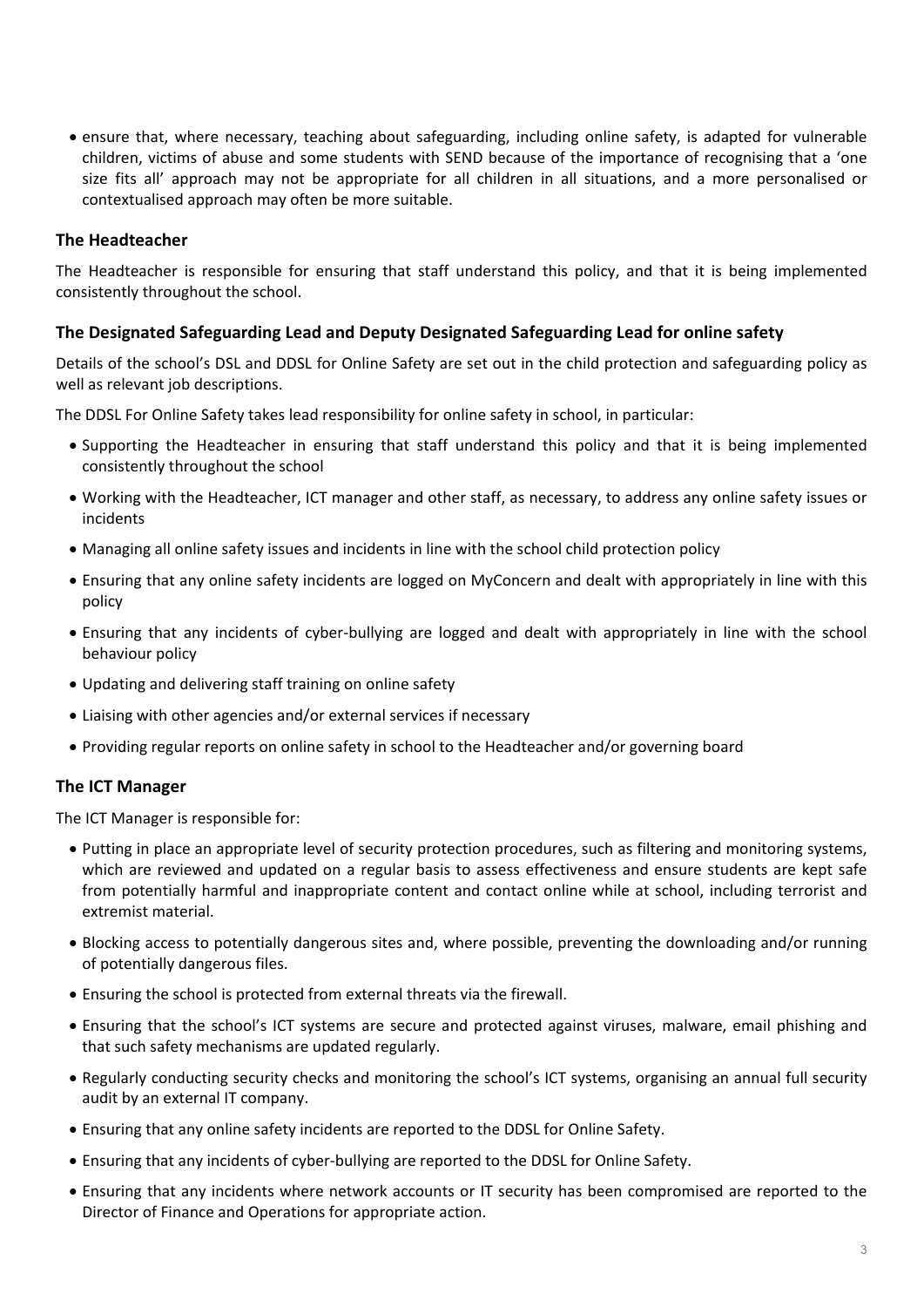### **All staff and volunteers**

All staff, including contractors and agency staff, and volunteers are responsible for:

- Maintaining an understanding of this policy
- Implementing this policy consistently
- Agreeing and adhering to the terms on acceptable use of the school's ICT systems and the internet, and ensuring that students follow the school's terms on acceptable use
- Working with the DSL/DDSL to ensure that any online safety incidents are logged on MyConcern and dealt with appropriately in line with this policy
- Ensuring that any incidents of cyber-bullying are dealt with appropriately in line with the school behaviour policy
- Responding appropriately to all reports and concerns about sexual violence and/or harassment, both online and offline and maintaining an attitude of 'it could happen here'

#### **Parents**

Parents are expected to:

- notify a member of staff or the Headteacher of any concerns or queries regarding this policy;
- ensure their child has read, understood and agreed to the terms on acceptable use of the school's ICT systems and internet.

Parents can seek further guidance on keeping children safe online on the school website in the Online Safety section.

### **Visitors and members of the community**

Visitors and members of the community who use the school's ICT systems or internet will be made aware of this policy, when relevant, and expected to read and follow it. If appropriate, they will be expected to agree to the terms on acceptable use.

## **Educating students about online safety**

Students will be taught about online safety as part of the PSHE and Computing curriculum including knowledge of/about:

- their rights, responsibilities and opportunities online, including that the same expectations of behaviour apply in all contexts, including online
- online risks, including that any material someone provides to another has the potential to be shared online and the difficulty of removing potentially compromising material placed online
- not to provide material to others that they would not want shared further and not to share personal material which is sent to them
- what to do and where to get support to report material or manage issues online
- the impact of viewing harmful content
- that specifically sexually explicit material (e.g. pornography) presents a distorted picture of sexual behaviours, can damage the way people see themselves in relation to others and negatively affect how they behave towards sexual partners
- sharing and viewing indecent images of children (including those created by children) is a criminal offence which carries severe penalties including jail
- how information and data is generated, collected, shared and used online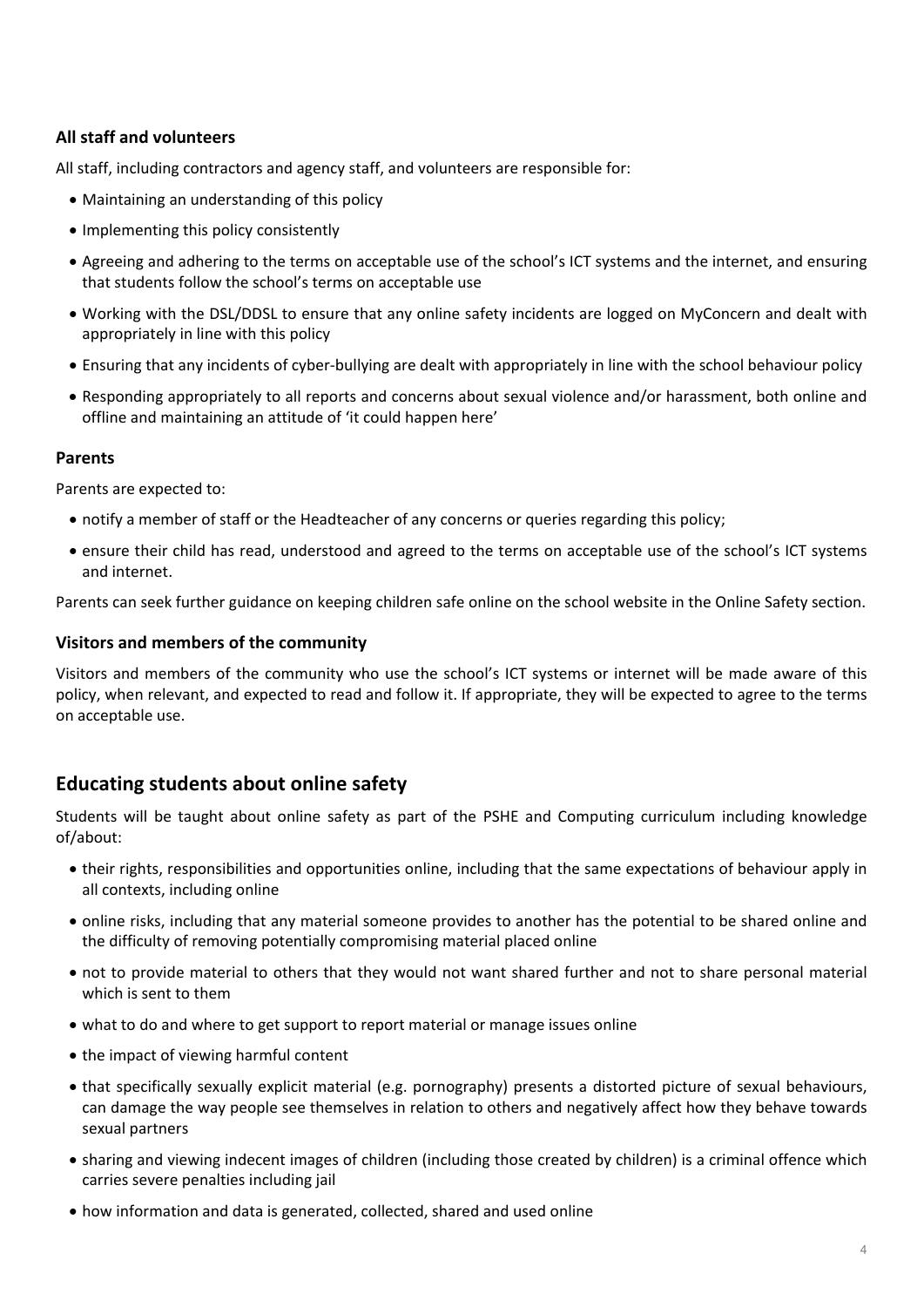- how to identify harmful behaviours online (including bullying, abuse or harassment) and how to report, or find support, if they have been affected by those behaviours
- how people can actively communicate and recognise consent from others, including sexual consent, and how and when consent can be withdrawn (in all contexts, including online)

The safe use of social media and the internet will also be covered during tutorial and in other subjects where appropriate.

Where necessary, teaching about safeguarding, including online safety, will be adapted for vulnerable children, victims of abuse and some students with SEND.

## **Educating parents about online safety**

The school will raise parents' awareness of internet safety in briefings, letters, the parent/carer bulletin and in information via our website. Parents also have been invited to have an account on National Online Safety, to which we subscribe.

This policy will be shared with parents.

If parents have any queries or concerns in relation to online safety, these should be raised in the first instance with the Headteacher and/or the DDSL for Online Safety.

Concerns or queries about this policy can be raised with the Headteacher.

Some parents allow their child to use personal data. The school accepts no responsibility for unfiltered access if a student chooses to use personal mobile data on the school site, outside of the school wifi protection, to access content.

## **Cyber-bullying**

### **Preventing and addressing cyber-bullying**

To help prevent cyber-bullying, we will ensure that students understand what it is and what to do if they become aware of it happening to them or others.

Students are encouraged to report any incidents of cyber-bullying to their tutor, head of House or via the school email [stopbullying@st-laurence.com](mailto:stopbullying@st-laurence.com)

The school will actively discuss cyber-bullying with students, explaining the reasons why it occurs, the forms it may take and what the consequences can be. Teachers will discuss cyber-bullying with their tutor groups and within PSHE and Computing curriculum time.

All staff, governors and volunteers (where appropriate) receive training on cyber-bullying, its impact and ways to support students, as part of the annual safeguarding training.

In relation to a specific incident of cyber-bullying, the school will follow the processes set out in the school behaviour policy.

The DSL/DDSL for Online Safety will consider whether the incident should be reported to the police if it involves illegal material, and will work with external services if it is deemed necessary to do so.

### **Examining electronic devices**

School staff have the specific power under the Education and Inspections Act 2006 (which has been increased by the Education Act 2011) to search for and, if necessary, delete inappropriate images or files on students' electronic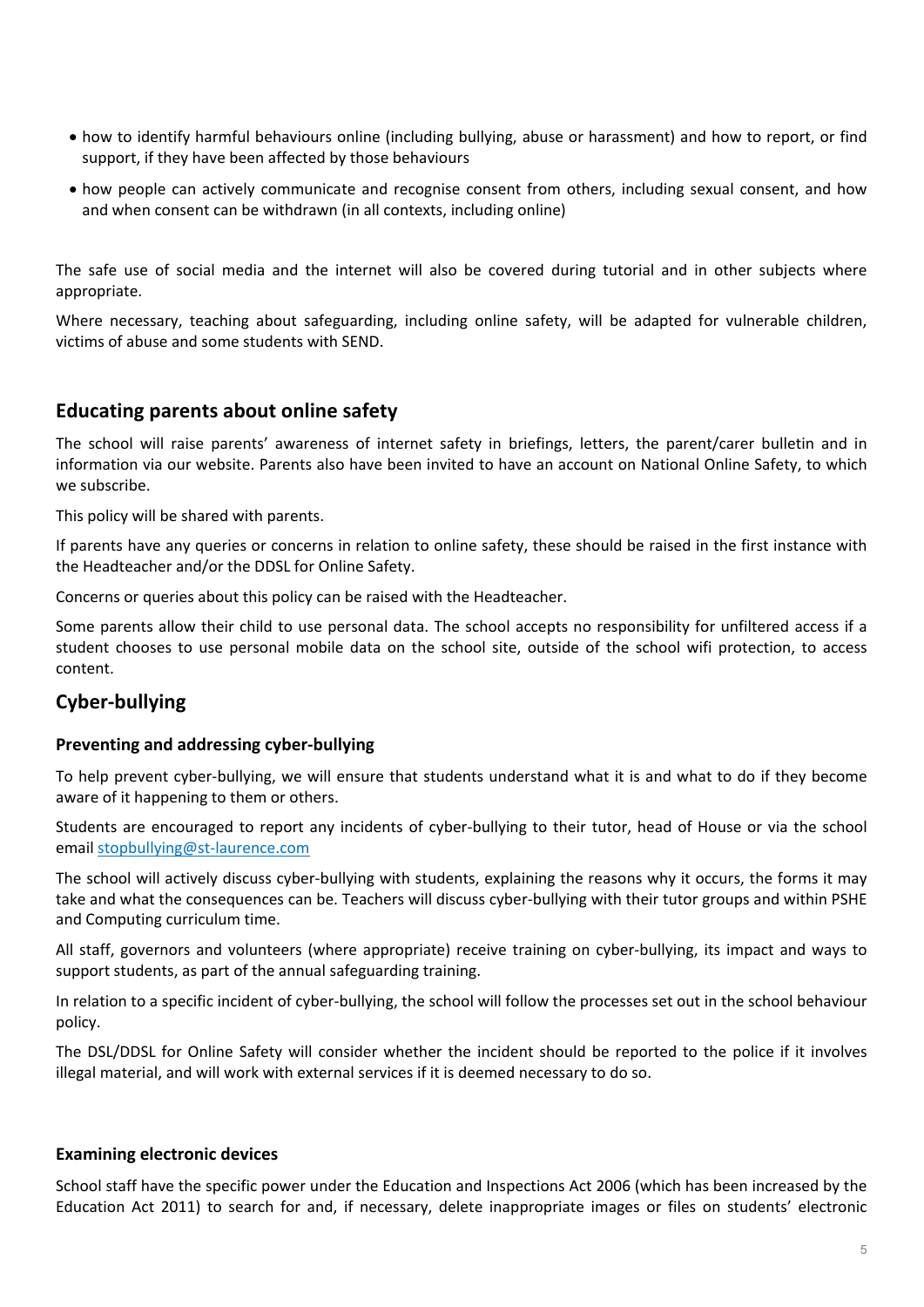devices, including mobile phones, iPads and other tablet devices, where they believe there is a 'good reason' to do so.

When deciding whether there is a good reason to examine or erase data or files on an electronic device, staff must reasonably suspect that the data or file in question has been, or could be, used to:

- Cause harm, and/or
- Disrupt teaching, and/or
- Break any of the school rules

If inappropriate material is found on the device, the staff member must liaise with the DSL/DDSL or other member of the senior leadership team to decide whether they should:

- Delete that material, or
- Retain it as evidence (of a criminal offence or a breach of school discipline), and/or
- Report it to the police\*
- \* Staff may also confiscate devices for evidence to hand to the police.

Any searching of students will be carried out in line with:

- The DfE's latest guidance on screening, searching and confiscation
- UKCIS guidance on sharing nudes and semi-nudes: advice for education settings working with children and young people

Any complaints about searching for or deleting inappropriate images or files on students' electronic devices will be dealt with through the school complaints procedure.

## **Acceptable use of the internet in school**

All students, parents, staff, volunteers and governors are expected to adhere to the school's Acceptable User Policy. Visitors will be expected to read and agree to the school's terms on acceptable use if relevant.

Use of the school's internet must be for educational purposes only, or for the purpose of fulfilling the duties of an individual's role.

We will monitor the websites visited by students, staff, volunteers, governors and visitors (where relevant) to ensure they comply with the above.

More information is set out in the acceptable use agreements.

## **Students and staff using mobile devices in school**

See separate mobile phone policy

## **Staff using work devices/accessing the school systems remotely**

All staff members will take appropriate steps to ensure their devices/remote access desktops remain secure. This includes, but is not limited to:

- Keeping the device password-protected strong passwords are at least 8 characters, with a combination of upper and lower-case letters, numbers and special characters (e.g. asterisk or currency symbol)
- Ensuring their hard drive is encrypted this means if the device is lost or stolen, no one can access the files stored on the hard drive by attaching it to a new device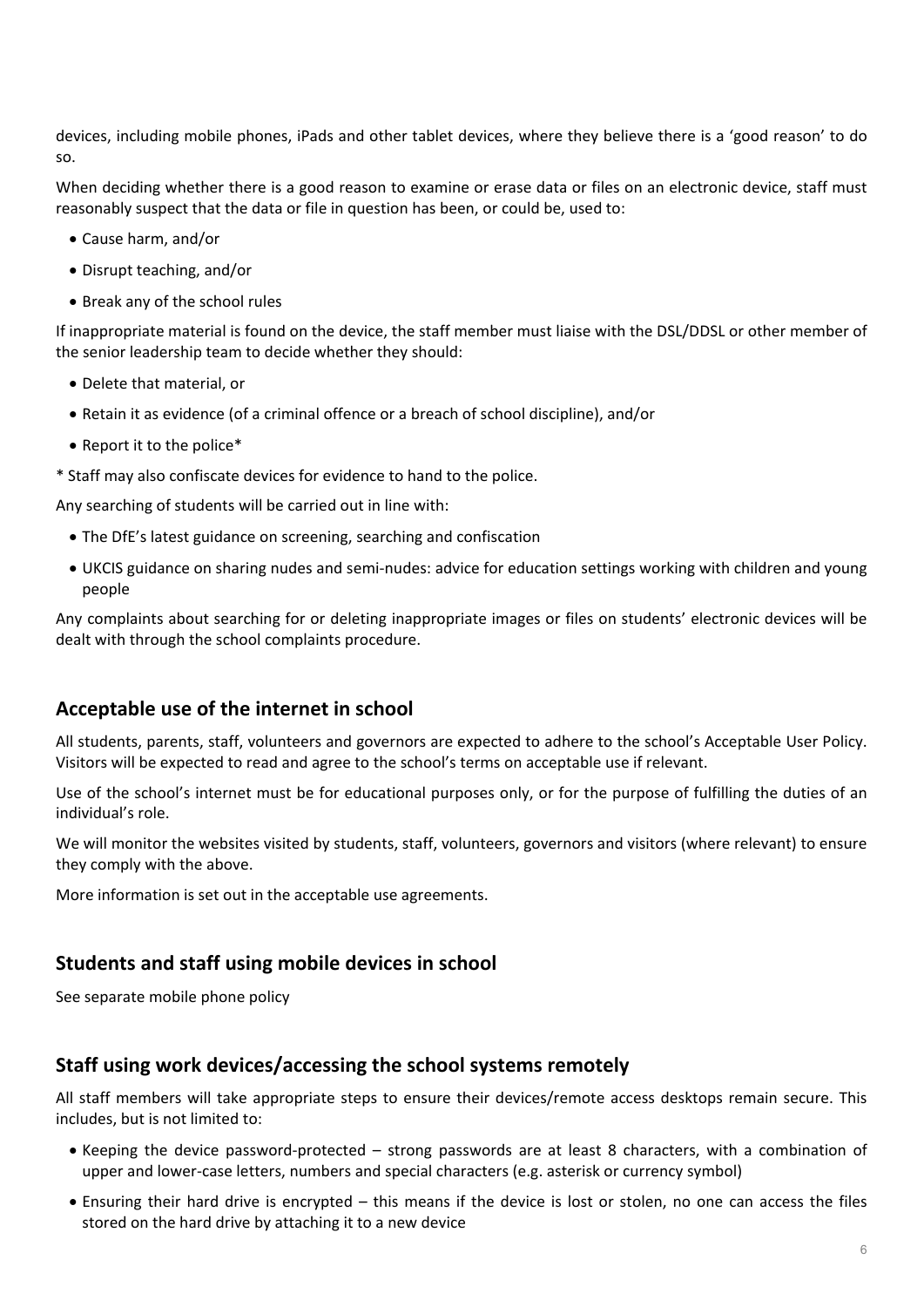- Making sure the device locks if left inactive for a period of time
- Not sharing the device among family or friends
- Installing anti-virus and anti-spyware software
- Keeping operating systems up to date always install the latest updates

Staff members must not use the device in any way which would violate the school's terms of acceptable use.

Work devices must be used solely for work activities.

If staff have any concerns over the security of their device, they must seek advice from the ICT manager.

## **How the school will respond to issues of misuse**

Where a student misuses the school's ICT systems or internet, we will follow the procedures set out in related policies. The action taken will depend on the individual circumstances, nature and seriousness of the specific incident, and will be proportionate.

Where a staff member misuses the school's ICT systems or the internet, or misuses a personal device where the action constitutes misconduct, the matter will be dealt with in accordance with the staff code of conduct and disciplinary policy procedure. The action taken will depend on the individual circumstances, nature and seriousness of the specific incident.

The school will consider whether incidents which involve illegal activity or content, or otherwise serious incidents, should be reported to the police.

## **Training**

All new staff members will receive training, as part of their induction, on safe internet use and online safeguarding issues including cyber-bullying and the risks of online radicalisation.

All staff members will receive refresher training at least once each academic year as part of safeguarding training, as well as relevant updates as required through the staff bulletin.

By way of this training, all staff will be made aware that:

- Technology is a significant component in many safeguarding and wellbeing issues, and that children are at risk of online abuse
- Children can abuse their peers online through:
	- o Abusive, harassing, and misogynistic messages
	- o Non-consensual sharing of indecent nude and semi-nude images and/or videos, especially around chat groups
	- Sharing of abusive images and pornography, to those who don't want to receive such content
- Physical abuse, sexual violence and initiation/hazing type violence can all contain an online element

Training will also help staff:

- develop better awareness to assist in spotting the signs and symptoms of online abuse
- develop the ability to ensure students can recognise dangers and risks in online activity and can weigh the risks up
- develop the ability to influence students to make the healthiest long-term choices and keep them safe from harm in the short term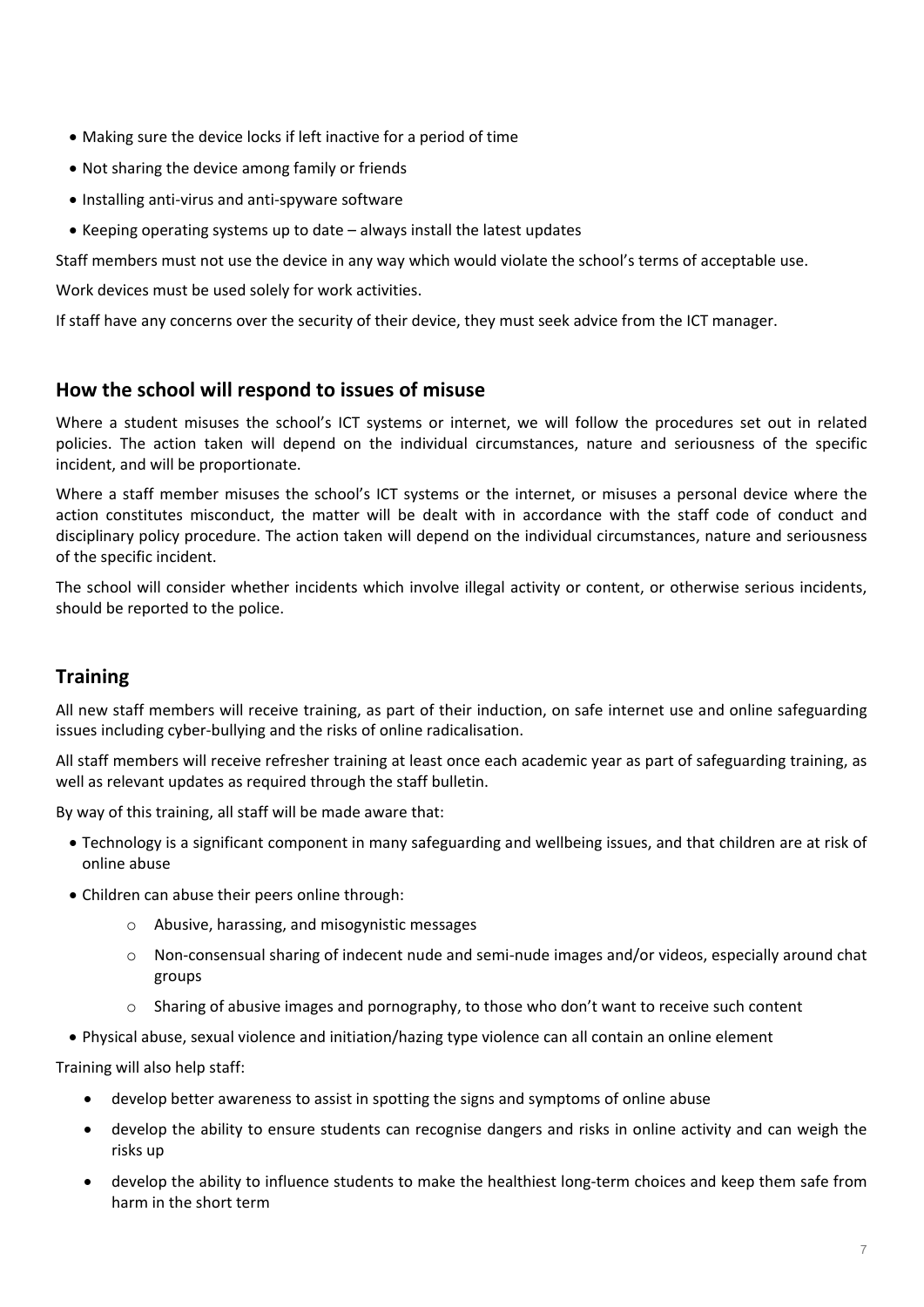The DSL and DDSL for Online Safety will undertake child protection and safeguarding training, which will include online safety, at least every 2 years. They will also update their knowledge and skills on the subject of online safety at regular intervals, and at least annually.

Governors will receive training on safe internet use and online safeguarding issues as part of their safeguarding training.

Volunteers will receive appropriate training and updates, if applicable.

## **Monitoring arrangements**

MyConcern is used to log behaviour and safeguarding issues related to online safety.

This policy will be reviewed every year by the DDSL for Online Safety. At every review, the policy will be shared with the governing board (C&E Committee). The review will be supported by an annual risk assessment that considers and reflects the risks students face online. This is important because technology, and the risks and harms related to it, evolve and change rapidly.

## **Links with other policies**

This online safety policy is linked to our:

- Child protection and safeguarding policy
- Behaviour policy
- Staff disciplinary procedures
- Data protection policy and privacy notices
- Complaints procedure
- ICT and internet Acceptable Use Policy
- Mobile Phone Policy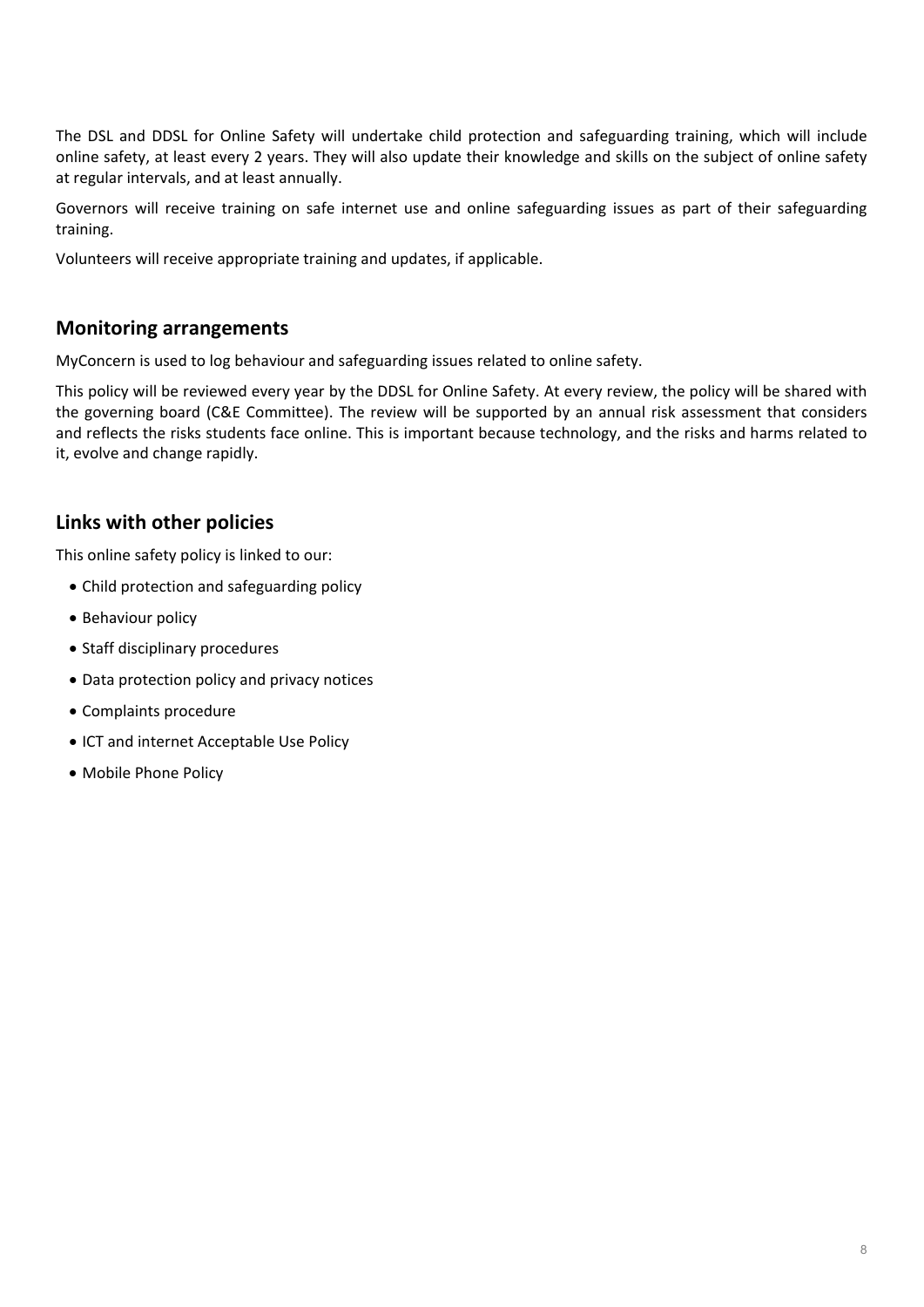## **Appendix A – Definitions**

#### **Radicalisation and extremism**

Radicalisation is the process through which a person comes to support or be involved in extremist ideologies. Extremism is vocal or active opposition to fundamental British values, including democracy, the rule of law, individual liberty and mutual respect and tolerance of different faiths and beliefs.

### **Cyber-bullying**

Cyber-bullying takes place online, such as through social networking sites, messaging apps or gaming sites. Like other forms of bullying, it is the repetitive, intentional harming of one person or group by another person or group, where the relationship involves an imbalance of power. (See also the school behaviour policy.)

### **Smart technology**

The word "SMART" refers to "self-monitoring, analysis, and reporting technology". It is a technology that uses artificial intelligence, machine learning, and big data analysis.

For the purposes of this policy, Smart Technology refers to all devices controlled via a remote and connected via the internet or Bluetooth.

#### **Fake news**

False stories that appear to be news, spread on the internet or using other media, usually created to influence political views or as a joke.

#### **Pfishing**

The fraudulent practice of sending emails purporting to be from reputable companies in order to induce individuals to reveal personal information, such as passwords and credit card numbers.

#### **Malware**

Software that is specifically designed to disrupt, damage, or gain unauthorised access to a computer system.

#### **CEOP**

Child Exploitation and Online Protection Centre

CEOP is a law enforcement agency who is engaged in keeping children and young people safe from sexual abuse and grooming online.

### **Cyberflashing**

A crime which involves sending obscene pictures to strangers online.

#### **Online Sexual Abuse**

Any type of sexual abuse that happens over the internet or on a mobile device.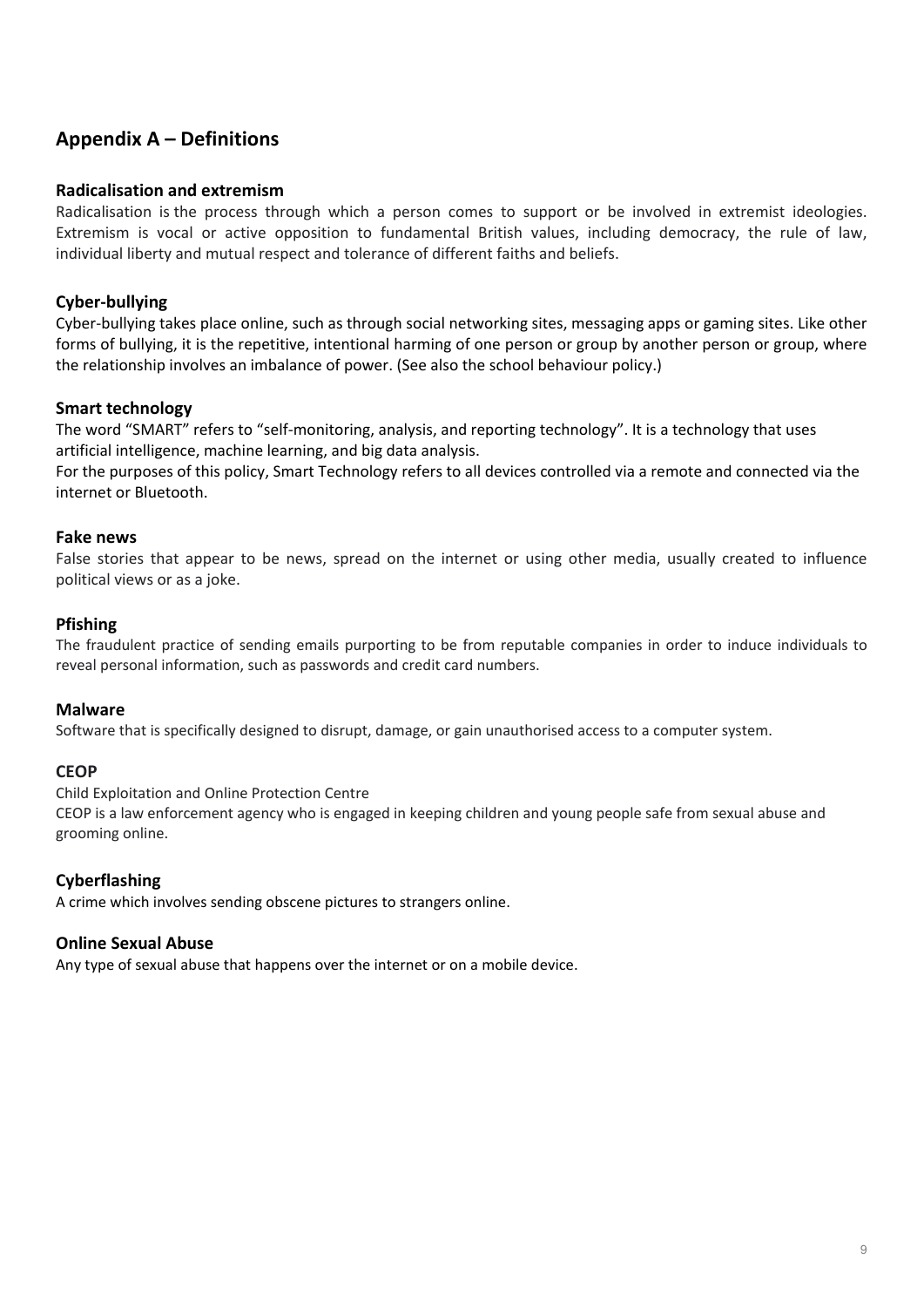## **Appendix B – Guidance and Support**

At St Laurence School, we have subscribed to a new online resource for the whole community. **'National Online Safety'** is a comprehensive online safety programme with resources on:

- setting up parental controls for all models of phone and other devices;
- online safety guides to all social media platforms;
- online gaming;
- how to report a problem.

In order to create a personal account, please use this link:

<https://nationalonlinesafety.com/enrol/st-laurence-school>

You can find out more about how children use social media, the apps they use, the risks they face, how to use privacy settings, and advice and tips about how to talk to your children at:

- • [www.childnet.com/sns](http://www.childnet.com/sns)
- • [www.internetmatters.org](http://www.internetmatters.org/)
- • [www.nspcc.org.uk/onlinesafety](http://www.nspcc.org.uk/onlinesafety)
- • [www.parentzone.org.uk](http://www.parentzone.org.uk/)
- • [www.thinkyouknow.co.uk/parents](http://www.thinkyouknow.co.uk/parents)
- • [www.askaboutgames.com](http://www.askaboutgames.com/)

#### **To make a report**

If you are concerned about online grooming or sexual behaviour online? Contact CEOP: [www.ceop.police.uk](http://www.ceop.police.uk/)

If you stumble across criminal sexual or obscene content on the internet you should report it to the Internet Watch Foundation: [www.iwf.org.uk](http://www.iwf.org.uk/)

#### **Social Media Age Restrictions**

13 – Twitter, Facebook, Instagram, Pinterest, google+, Tumblr, reddit, Snapchat, Secret

- 14 Linkedin
- 16 Whatsapp
- 17 Vine, Tinder
- 18 Path
- 18 (13 with parental permission) YouTube, Keek, Foursquare, WeChat, Kik, Flickr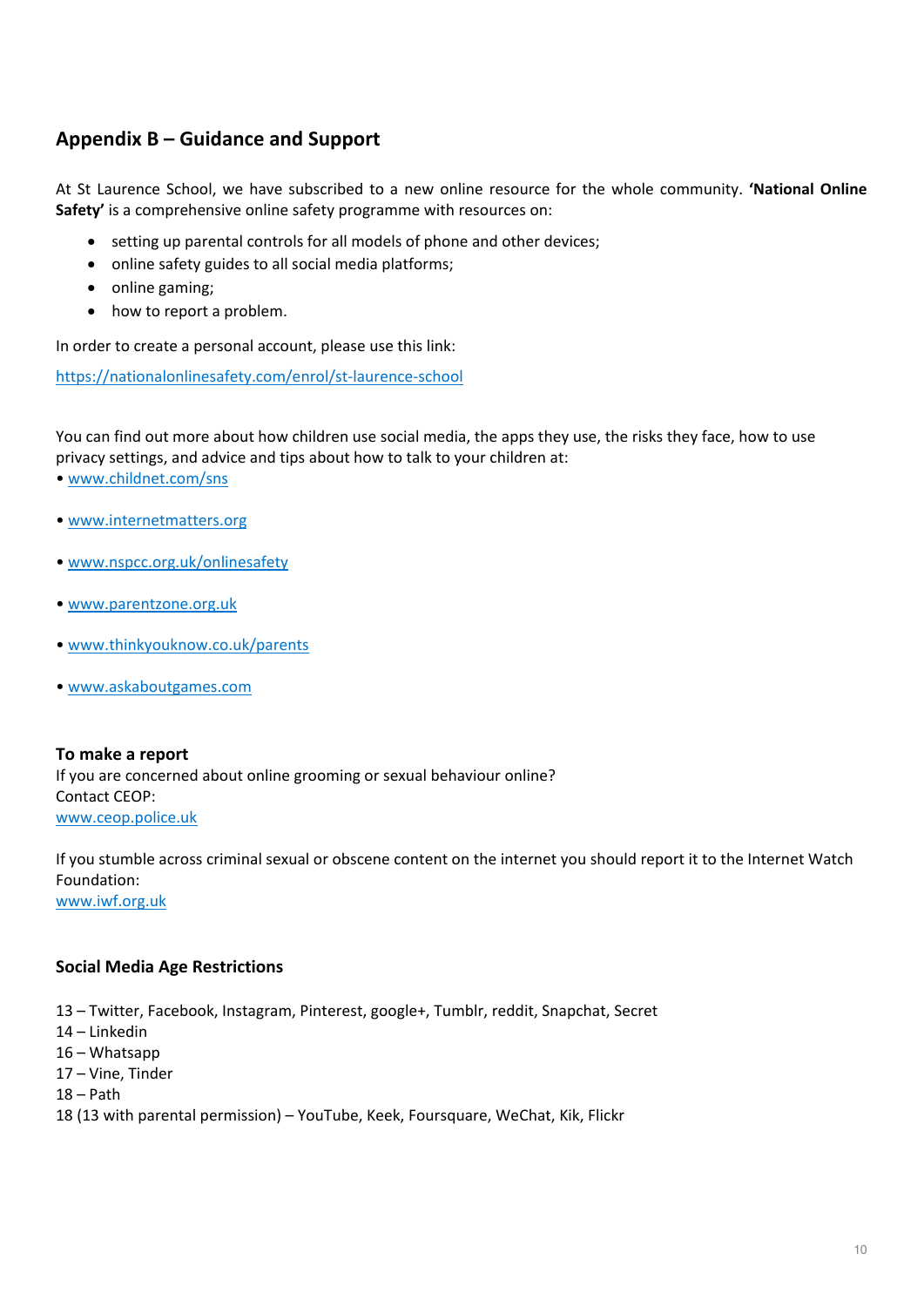



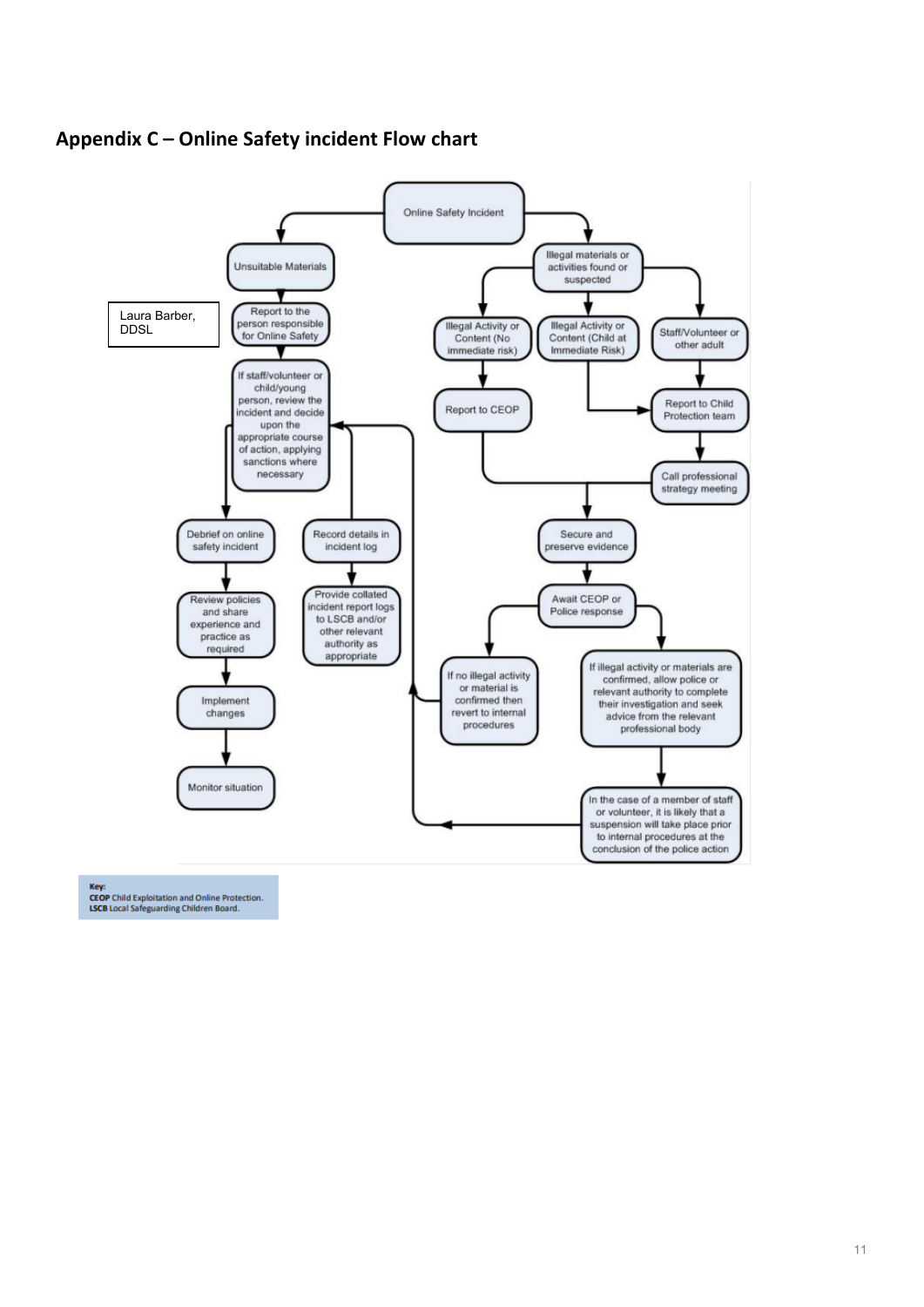## **Appendix D – Annexe D from Keeping Children Safe In Education – Online Safety**

## **Information and support**

There is a wealth of information available to support schools, colleges and parents/carers to keep children safe online. The following list is not exhaustive but should provide a useful starting point:

## **Advice for governing bodies/proprietors and senior leaders**

- [Childnet](https://www.childnet.com/resources/cyberbullying-guidance-for-schools) provide guidance for schools on cyberbullying
- [Educateagainsthate](http://www.educateagainsthate.com/) provides practical advice and support on protecting children from extremism and radicalisation
- [London Grid for Learning](https://digisafe.lgfl.net/) provides advice on all aspects of a school or college's online safety arrangements
- [NSPCC](https://learning.nspcc.org.uk/research-resources/schools/e-safety-for-schools) provides advice on all aspects of a school or college's online safety arrangements
- [Safer recruitment consortium](https://www.saferrecruitmentconsortium.org/) "guidance for safe working practice", which may help ensure staff behaviour policies are robust and effective
- [Searching screening and confiscation](http://www.gov.uk/government/publications/searching-screening-and-confiscation) is departmental advice for schools on searching children and confiscating items such as mobile phones
- [South West Grid for Learning](http://www.swgfl.org.uk/) provides advice on all aspects of a school or college's online safety arrangements
- [Use of social media for online radicalisation](https://www.gov.uk/government/publications/the-use-of-social-media-for-online-radicalisation) A briefing note for schools on how social media is used to encourage travel to Syria and Iraq
- UK Council for Internet Safety have provided advice on, and an [Online Safety](https://www.gov.uk/government/publications/ukcis-online-safety-audit-tool) [Audit Tool](https://www.gov.uk/government/publications/ukcis-online-safety-audit-tool) to help mentors of trainee teachers and newly qualified teachers induct mentees and provide ongoing support, development and monitoring
- Department for Digital, Culture, Media & Sport (DCMS) [Online safety guidance if](https://www.gov.uk/government/collections/online-safety-guidance-if-you-own-or-manage-an-online-platform) you own [or manage an online platform](https://www.gov.uk/government/collections/online-safety-guidance-if-you-own-or-manage-an-online-platform) provides practical steps on how companies can embed safety into the design of their online platforms. It offers information on common platform features and functions (such as private messaging) and their risks, as well as steps that can be taken to manage that risk.

• Department for Digital, Culture, Media & Sport (DCMS) [A business guide for](https://www.gov.uk/government/collections/a-business-guide-for-protecting-children-on-your-online-platform) [protecting children on your online platform](https://www.gov.uk/government/collections/a-business-guide-for-protecting-children-on-your-online-platform) provides guidance to businesses on how to protect children on their online platform. It outlines existing regulatory requirements and provides best practice advice on how to protect children's personal data, ensure content is appropriate for the age of users, ensure positive user-to-user interactions and address child sexual exploitation and abuse.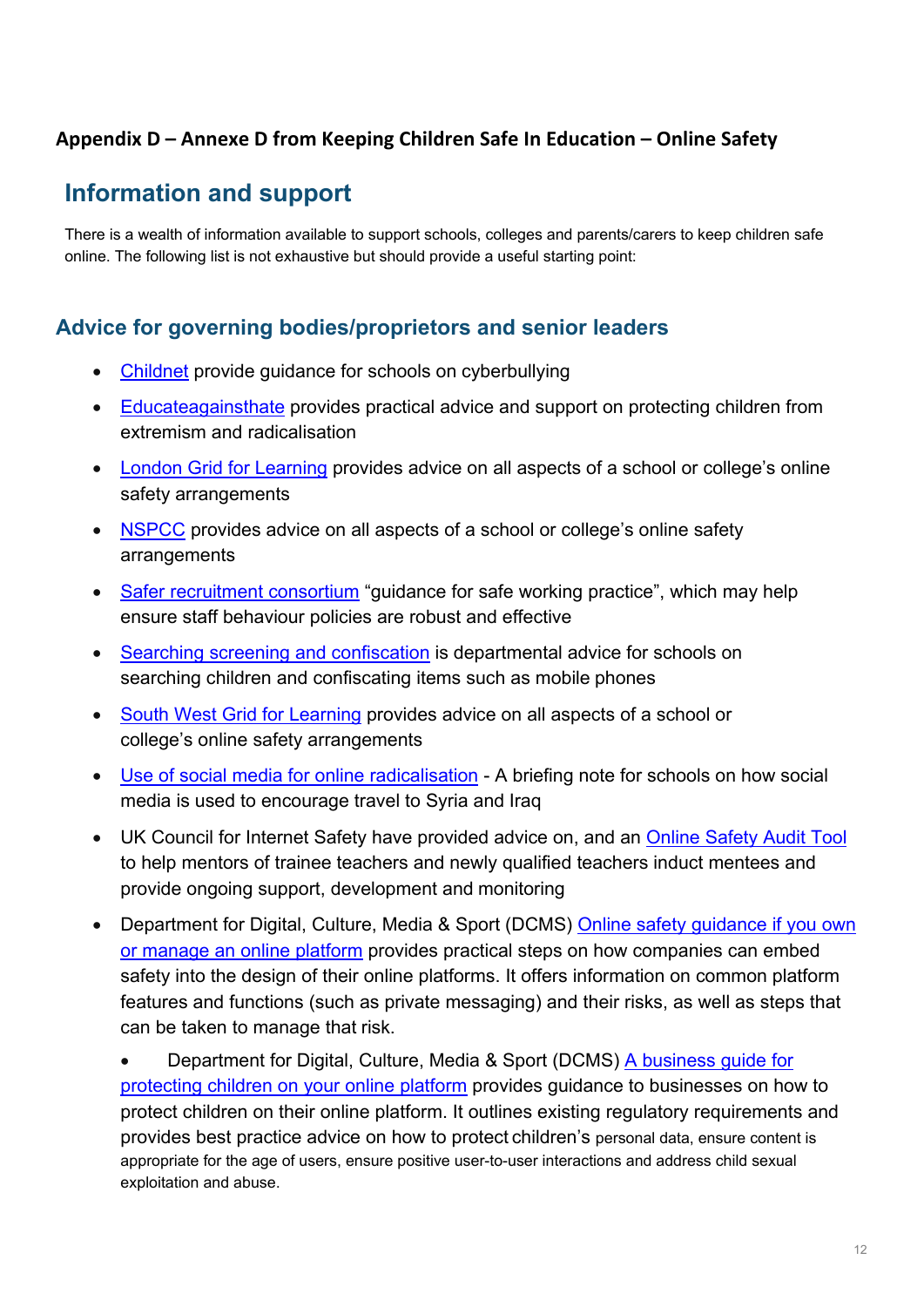## **Remote education, virtual lessons and live streaming**

- [Case studies](https://www.gov.uk/government/collections/case-studies-remote-education-practice-for-schools-during-coronavirus-covid-19) on remote education practice are available for schools to learn from each other
- [Departmental guidance on safeguarding and remote education](https://www.gov.uk/guidance/safeguarding-and-remote-education-during-coronavirus-covid-19) includingplanning remote education strategies and teaching remotely
- [London Grid for Learning](https://remotesafe.lgfl.net/) guidance, including platform specific advice
- [National cyber security centre](https://www.ncsc.gov.uk/guidance/video-conferencing-services-security-guidance-organisations) guidance on choosing, configuring and deploying video conferencing
- [National cyber security centre](https://www.ncsc.gov.uk/guidance/video-conferencing-services-using-them-securely) guidance on how to set up and use video conferencing
- [UK Safer Internet Centre](https://swgfl.org.uk/resources/safe-remote-learning/) guidance on safe remote learning

## **Support for children**

- [Childline](https://www.childline.org.uk/?utm_source=google&utm_medium=cpc&utm_campaign=UK_GO_S_B_BND_Grant_Childline_Information&utm_term=role_of_childline&gclsrc=aw.ds&&gclid=EAIaIQobChMIlfLRh-ez6AIVRrDtCh1N9QR2EAAYASAAEgLc-vD_BwE&gclsrc=aw.ds) for free and confidential advice
- [UK Safer Internet Centre](https://reportharmfulcontent.com/) to report and remove harmful online content
- [CEOP](https://www.ceop.police.uk/safety-centre/) for advice on making a report about online abuse

## **Parental support**

- [Childnet](https://www.childnet.com/parents-and-carers/parent-and-carer-toolkit) offers a toolkit to support parents and carers of children of any age to start discussions about their online life, to set boundaries around online behaviour and technology use, and to find out where to get more help and support
- [Commonsensemedia](http://www.commonsensemedia.org/) provide independent reviews, age ratings, & other information about all types of media for children and their parents
- [Government advice](https://www.gov.uk/government/publications/coronavirus-covid-19-keeping-children-safe-online/coronavirus-covid-19-support-for-parents-and-carers-to-keep-children-safe-online) about protecting children from specific online harms such as child sexual abuse, sexting, and cyberbullying
- [Government advice](https://www.gov.uk/guidance/covid-19-staying-safe-online) about security and privacy settings, blocking unsuitable content, and parental controls
- [Internet Matters](https://www.internetmatters.org/?gclid=EAIaIQobChMIktuA5LWK2wIVRYXVCh2afg2aEAAYASAAEgIJ5vD_BwE) provide age-specific online safety checklists, guides on how to set parental controls on a range of devices, and a host of practical tips to help children get the most out of their digital world
- [Let's Talk About It](https://www.ltai.info/staying-safe-online/) provides advice for parents and carers to keep children safe from online radicalisation
- [London Grid for Learning](https://parentsafe.lgfl.net/) provides support for parents and carers to keep their children safe online, including tips to keep primary aged children safe online
- [Stopitnow](https://www.stopitnow.org.uk/) resource from [The Lucy Faithfull Foundation](https://www.lucyfaithfull.org.uk/) can be used by parents and